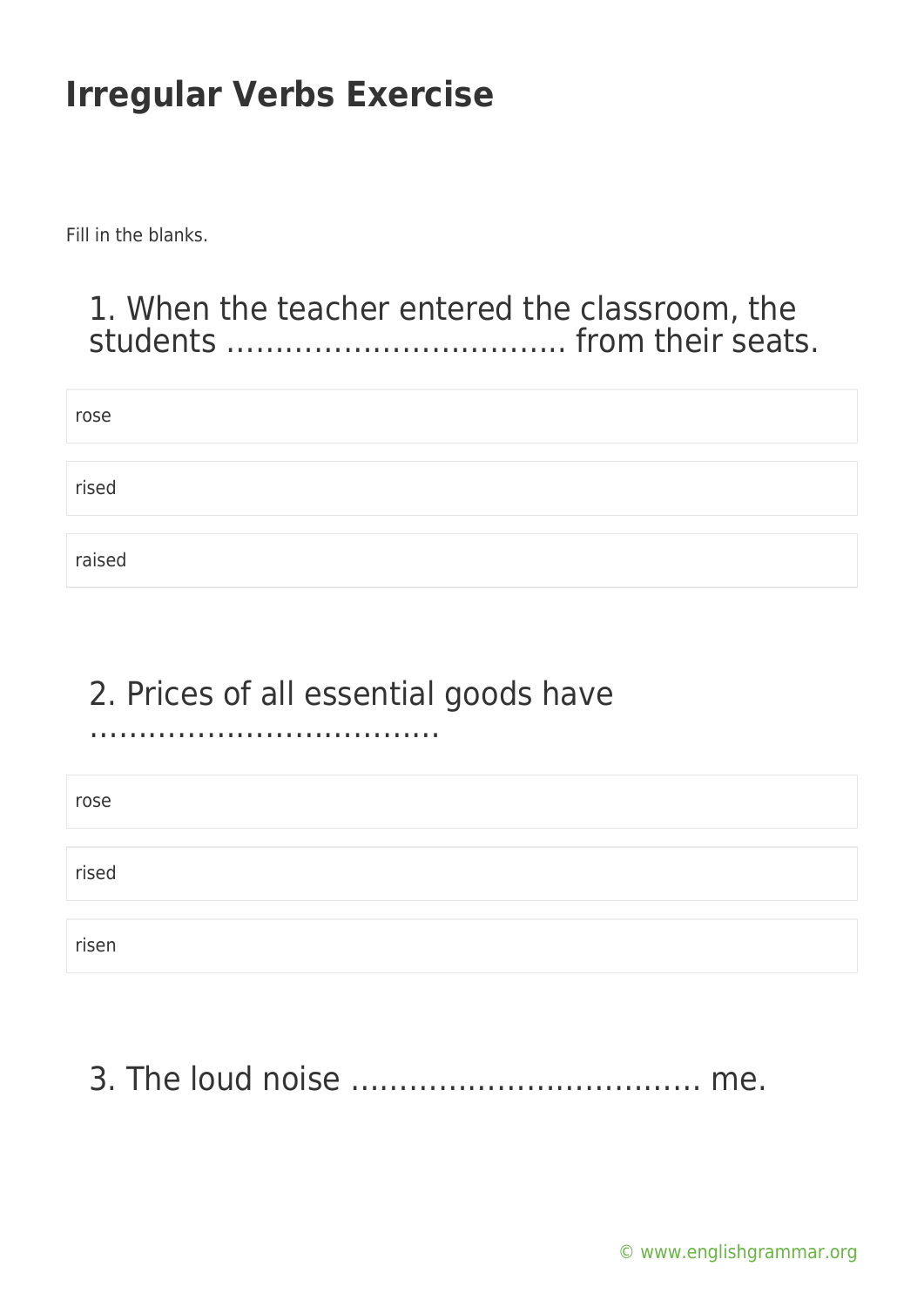| waked |  |
|-------|--|
|       |  |
| woke  |  |
|       |  |
| woken |  |

| lost   |  |
|--------|--|
| losed  |  |
| loosed |  |

# 5. They ……………………………… around the town.

| went |  |  |  |
|------|--|--|--|
|      |  |  |  |
| goed |  |  |  |
|      |  |  |  |
| gone |  |  |  |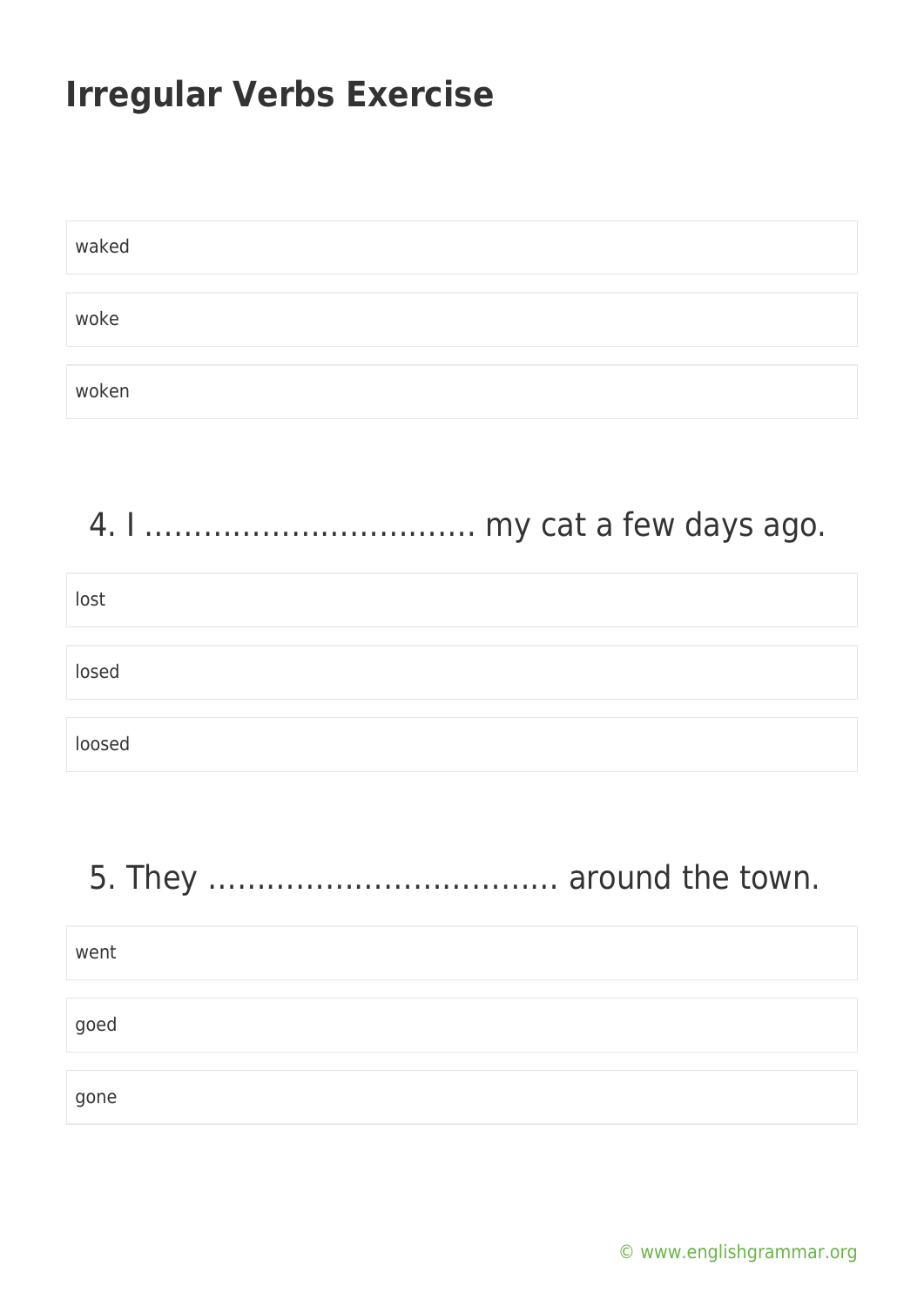| a tree. |  |
|---------|--|
| hid     |  |
| hided   |  |
| hidden  |  |

#### 7. The man was ………………………………… by the dog.

| biten  |  |
|--------|--|
|        |  |
| bitten |  |
|        |  |
| bit    |  |

| profusely. |  |  |  |  |  |  |  |
|------------|--|--|--|--|--|--|--|

bleeded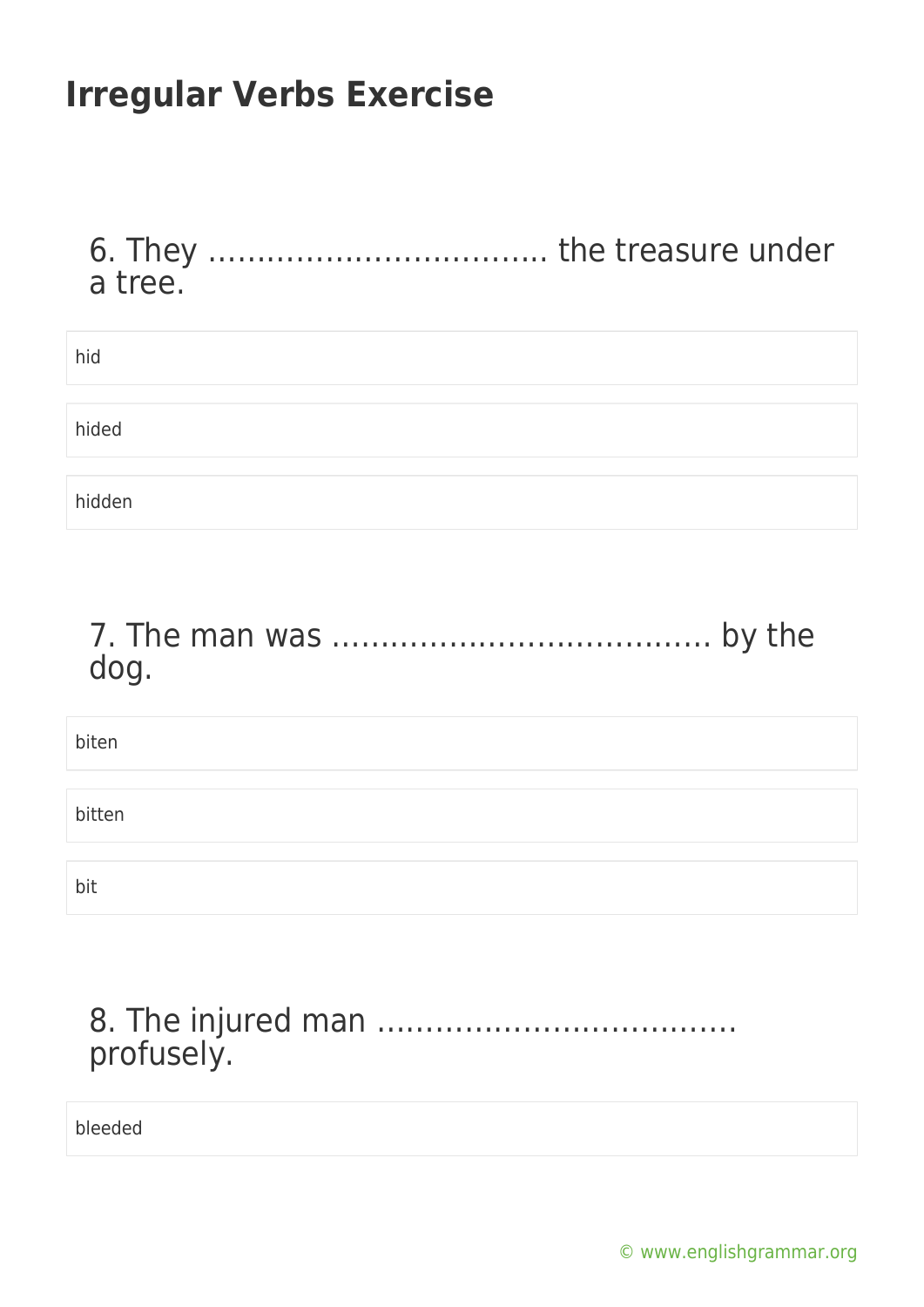bled

#### 9. They …………………………. him to a tree and started flogging him.

binded bound binds

#### 10. My sister ……………………………….. me when we played chess the other day.

| beat   |  |
|--------|--|
|        |  |
| beated |  |
|        |  |
| beaten |  |

[© www.englishgrammar.org](https://www.englishgrammar.org/)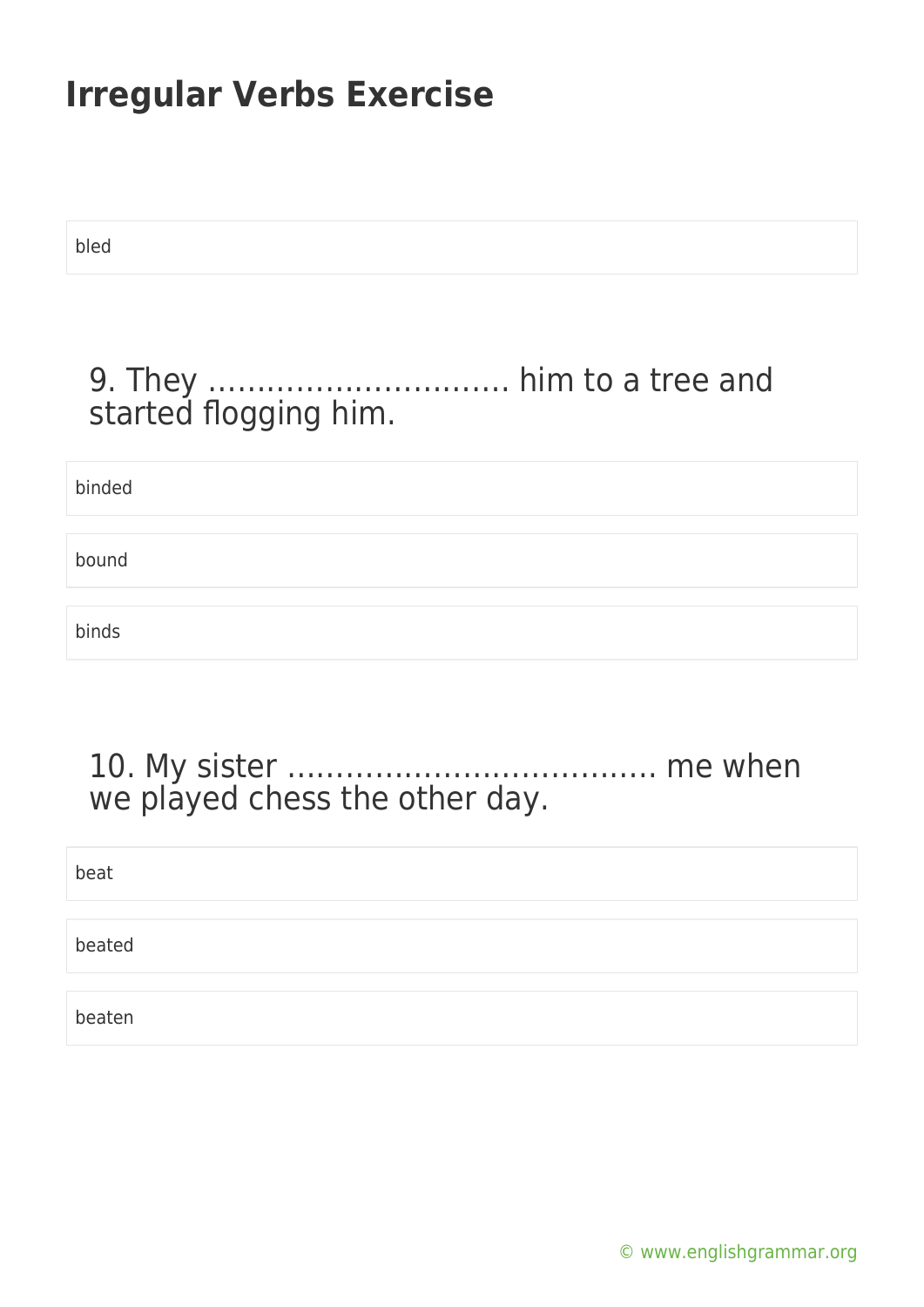#### 11. He has ………………………………. many trophies at the national level.

| win    |  |
|--------|--|
|        |  |
| won    |  |
|        |  |
| winned |  |

# 12. He was …………………………….. for the job.

| choose |  |  |  |
|--------|--|--|--|
|        |  |  |  |
| chose  |  |  |  |
|        |  |  |  |
| chosen |  |  |  |

#### Answers

When the teacher entered the classroom, the students rose from their seats.

Prices of all essential goods have risen.

The loud noise woke me.

I lost my cat a few days ago.